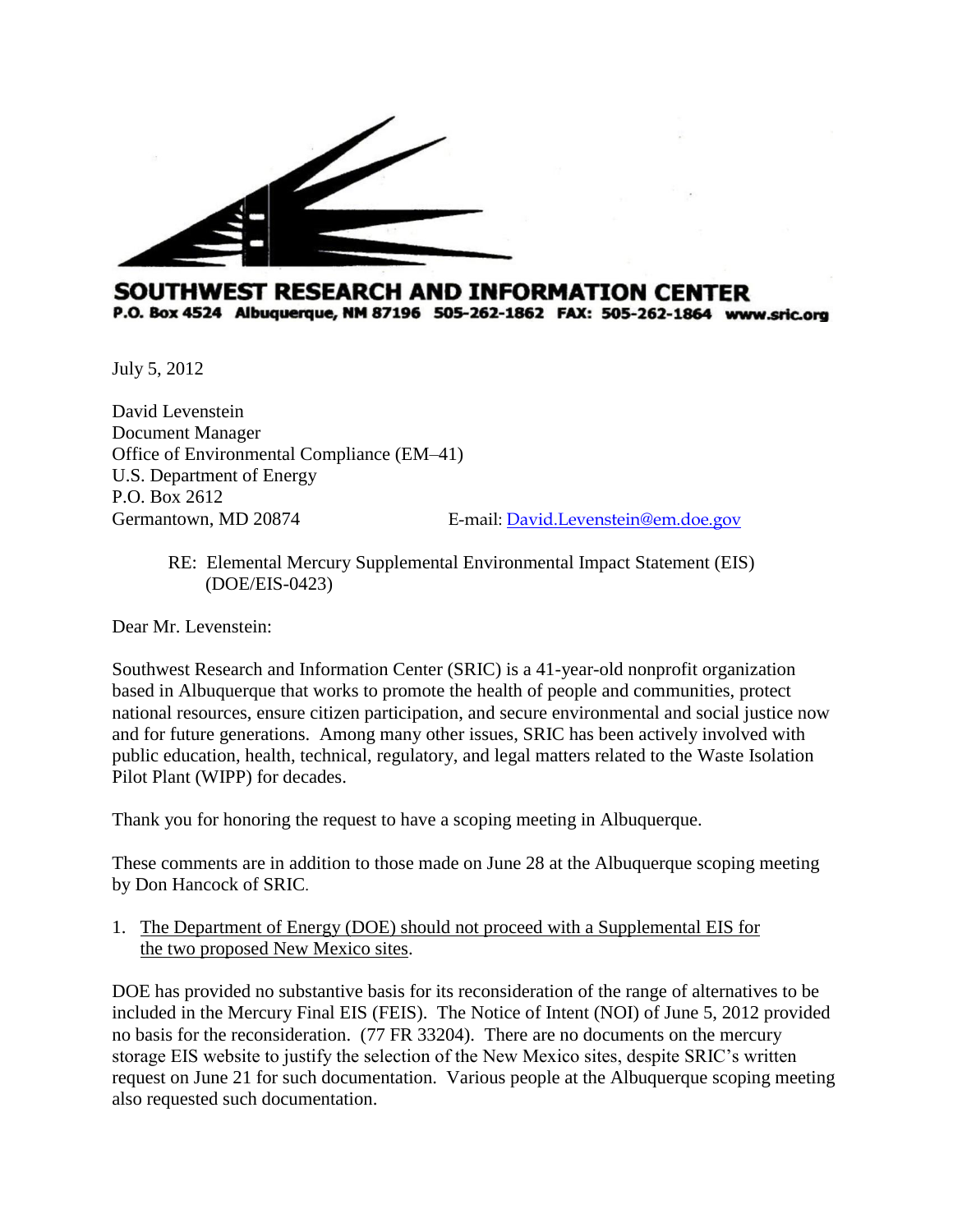The Council on Environmental Quality (CEQ) stated more than 30 years ago that scoping must make "enough information available on the proposal so that the public and relevant agencies can participate effectively." 46 *Federal Register* 18030 (March 23, 1981). DOE has not provided enough information for the public to effectively participate in the Supplemental EIS. Thus, the scoping is inadequate and does not meet CEQ requirements.

DOE also has violated its own procedures for the Mercury EIS in proceeding with the New Mexico sites. In March 2009, DOE published a Request for Expressions of Interest in the *Federal Business Opportunities* and *Federal Register* (74 FR 11923). In addition, DOE site offices were requested to determine if they had a facility(ies) that could be used for mercury storage. DOE received responses from ten sites and determined that seven of the ten locations appeared to be within the range of reasonable alternatives for mercury storage. FEIS at 1-6. Subsequently, on July 2, 2009, DOE published its NOI in the *Federal Register* (74 FR 31723). Thus, the public had an opportunity to understand what specific sites were being considered and the basis for the inclusion of the seven sites *prior to* the 52-day scoping period. Similar information is not available about the two New Mexico sites prior to the initiation of the (inadequate) 30-day comment period noticed on June 5, 2012. The posters provided at the New Mexico scoping sessions showed possible approximate locations within the two sections identified in the NOI, but did not specify the basis for identifying those two sites.

In the case of the WIPP site, though it was included in the March 30, 2009 DOE Memo to site offices (FEIS at A-24), the site did not favorably respond to the request and has not subsequently requested mercury storage, according to the Waste Isolation Pilot Plant (WIPP) Site Manager and Deputy Site Manager on a June 20, 2012 conference call with SRIC and representatives of other citizen groups. The second site is not a DOE site and no entity included it in the responses to the Expressions of Interest. Nor has DOE provided any information about who proposed that second site, unlike the information provided about the 10 locations identified in 2009.

The Lowland Environmental Services and Veolia ES Technical Solutions sites, which responded to the Expressions of Interest, were eliminated because they did not meet the basic requirement to propose a specific location for siting such a facility. FEIS at 2-32. Of course, no specific location was proposed at WIPP or the Section 10 site in the NOI. Once again, DOE is not following its own procedures for the Mercury EIS.

The Bureau of Land Management (BLM), which manages the (second) site just north of the WIPP site boundary (Section 10, Township 22 South, Range 31 East), manages millions of acres of land and has undertaken no process, nor has the DOE, to indicate that site is adequate for mercury storage and that it is superior to thousands of other BLM sites in the nation that might be considered reasonable alternatives for mercury long-term management and storage. DOE has provided no basis for chosing Section 10 (or the approximate location within the section), nor provided any basis that Section 10 is superior to dozens of other BLM-managed sections or sites in the vicinity of WIPP. Thus, DOE has no basis to include just that one BLM site, nor can the public effectively participate in analyzing why that site was chosen and the environmental impacts of using the site.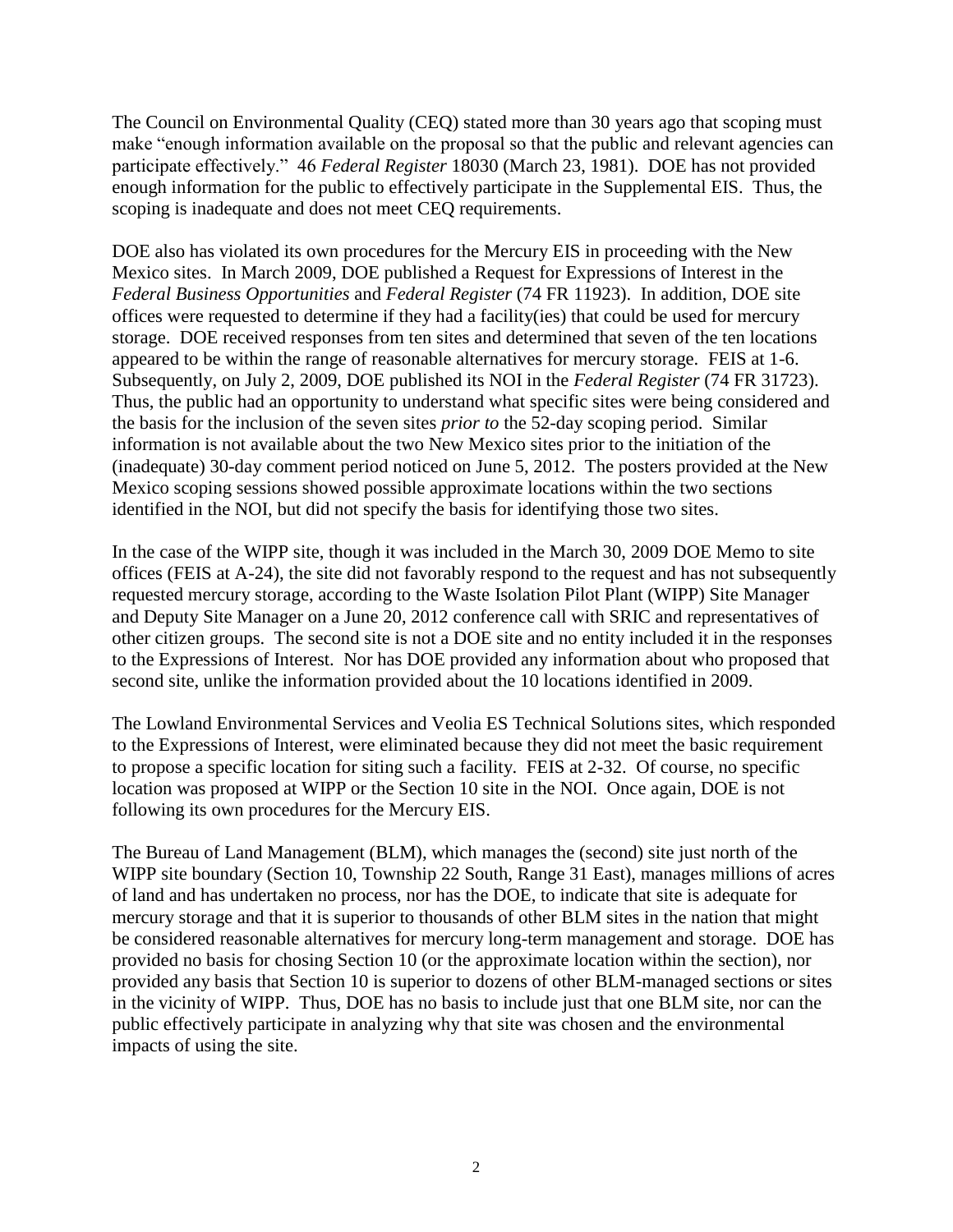The statement given orally at the June 28 scoping meeting by David Levenstein and sent by email on July 3, 2012 to Joni Arends of Concerned Citizens for Nuclear Safety and Don Hancock of SRIC does not at all satisfy legal requirements to provide the basis for including the two New Mexico sites. First, the statement is not on the Mercury EIS website and is not generally available to the public. Second, the brief explanation was not provided to anyone at the beginning of the scoping process, but rather at the very end so that adequate time has not been provided to discuss the statement. Third, the statement does not provide an actual basis for including the New Mexico sites. The "characteristics" mentioned – "the WIPP site is situated near existing infrastructure; accessible to transportation routes; and has personnel with an outstanding transportation management record, and experience in implementing RCRA and other pertinent environmental requirements, records management, and security" – are not unique to WIPP, but also are characteristics of other DOE sites that are not being considered as alternative locations, including Argonne National Laboratory, Livermore National Laboratory, Nevada Test Site. Those three sites are not listed in Section 2.6 of the FEIS regarding sites considered and eliminated. Of course, the Oak Ridge Reservation also has those same (and additional) "characteristics." DOE must explain why those other sites do not have those "characteristics" and are not being considered.

Because DOE is not properly scoping the Supplemental EIS, including that it has no basis for the two New Mexico sites, the agency should not proceed with that supplement. Alternatively, it must first provide necessary information and then initiate a new scoping process before issuing a Draft Supplemental EIS.

2. DOE should inform Congress that it has not, and will not, comply with the deadlines established for having one or more facilities for mercury storage. DOE should suggest that Congress reconsider giving DOE the task of long-term management and storage of elemental mercury.

Public Law 110-414, Mercury Export Ban Act of 2008, Section 5(a)(1) – which is not included in the scoping fact sheet or presentation – states in part:

#### **SEC. 5. LONG-TERM STORAGE.**

(a) DESIGNATION OF FACILITY.—

(1) IN GENERAL**.—Not later than January 1, 2010, the Secretary of Energy**  (referred to in this section as the ''Secretary'') **shall designate a facility or facilities** of the Department of Energy, which shall not include the Y–12 National Security Complex or any other portion or facility of the Oak Ridge Reservation of the Department of Energy, **for the purpose of long-term management and storage of elemental mercury generated within the United States. (Emphasis added**).

More than 30 months after that 2010 date, DOE has failed to comply with the provision to designate one or more facilities. DOE also will miss the law's deadline to have a storage facility (other than at Oak Ridge) operating on January 1, 2013.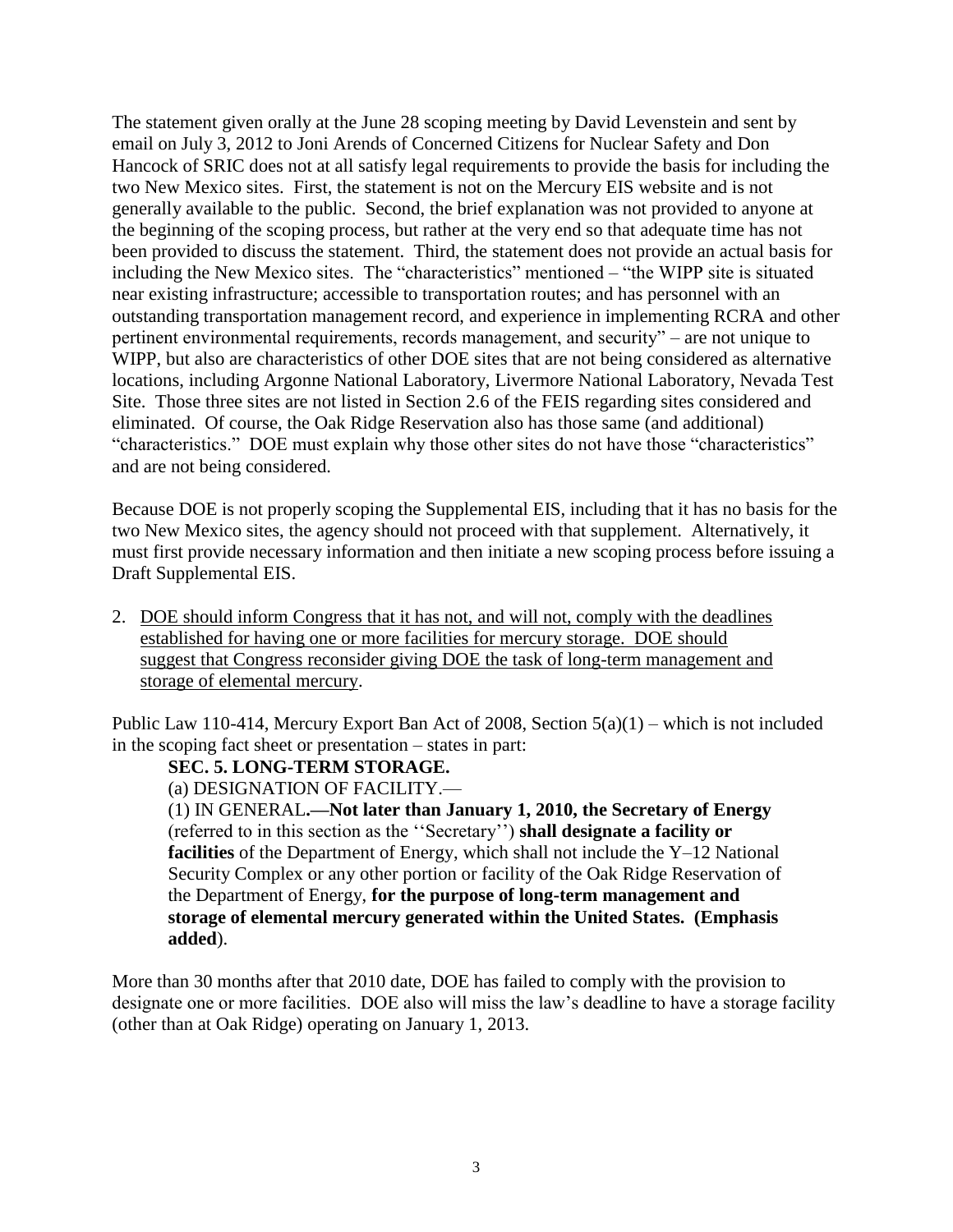Thus, it is clear that DOE is unable to fulfill those provisions of the law. If new mercury storage facilities are to be established, Congress will need to set new deadlines. Congress also should consider whether another agency could better identify and manage such facilities.

DOE should remind Congress that it has many other responsibilities to which it must direct its financial and other agency resources. Those responsibilities, among others, include the National Nuclear Security Administration facilities, non-nuclear laboratories, and storage and cleanup of nuclear weapons wastes in several states. In New Mexico, among DOE's responsibilities are:

- Operation of the WIPP which is planned to continue for another 15 or more years. Focus needs to be on safety and addressing WIPP's failure to accomplish its mission related to remote-handled (RH) waste. Because of the mismanagement of the underground storage space at WIPP and the inability of some DOE sites to characterize and package RH waste, less than 0.6 percent of the volume of waste currently emplaced at WIPP is RH waste. Further, the remaining underground space is much less than needed to accommodate all RH waste in the current WIPP inventory, using existing emplacement practices and procedures.
- Operation of and cleanup at LANL, which is years behind schedule and will cost billions of dollars.
- Operation of and cleanup of Sandia; and
- Nine current Office of Legacy Management (LM) sites:

[Acid/Pueblo Canyon Site,](/Acid/Sites.aspx) [Ambrosia Lake Site,](/Ambrosia/Sites.aspx) [Bayo Canyon Site,](/Bayo/Sites.aspx) [Bluewater](/Bluewater/Sites.aspx)  [Site,](/Bluewater/Sites.aspx) [Chupadera Mesa Site,](/Chupadera/Sites.aspx) [Gasbuggy Site,](/Gasbuggy/Sites.aspx) [Gnome-Coach Site,](/Gnome/Sites.aspx) [L-Bar Site,](/Lbar/Sites.aspx) [Shiprock Site.](/Shiprock/Sites.aspx)

In addition, the Northeast Churchrock and Homestake/Barrick uranium sites are to become LM sites in the future.

Those important tasks require more than the resources that DOE has, so additional responsibilities are not appropriate. DOE should so state to Congress and focus the agency's attention on those long-standing core responsibilities.

## 3. DOE is not complying with the WIPP Land Withdrawal Act (LWA, PL 102-579).

Section 3(a)(1) of the LWA states that the site is "reserved for the use of the Secretary for the construction, experimentation, operation, repair and maintenance, disposal, shutdown, monitoring, decommissioning and other authorized activities associated with the purposes of WIPP as set forth in section 213" of Public Law 96-164 and this act. Mercury storage is not a purpose authorized under either law. Thus, both laws would have to be amended to allow mercury storage at WIPP. At the June 28 scoping meeting, David Levenstein agreed that the LWA would have to be amended by Congress for mercury storage to occur at WIPP.

Further, Greater-Than-Class C (GTCC) waste is explicitly prohibited by the LWA, as is all other commercial waste. As SRIC and dozens of other New Mexicans said last year, WIPP is not a reasonable alternative for GTCC waste. SRIC is attaching its June 27, 2011 comments on the GTCC Draft EIS. Those comments must be addressed in any GTCC EIS and in the Mercury storage Draft Supplement EIS, if it is issued.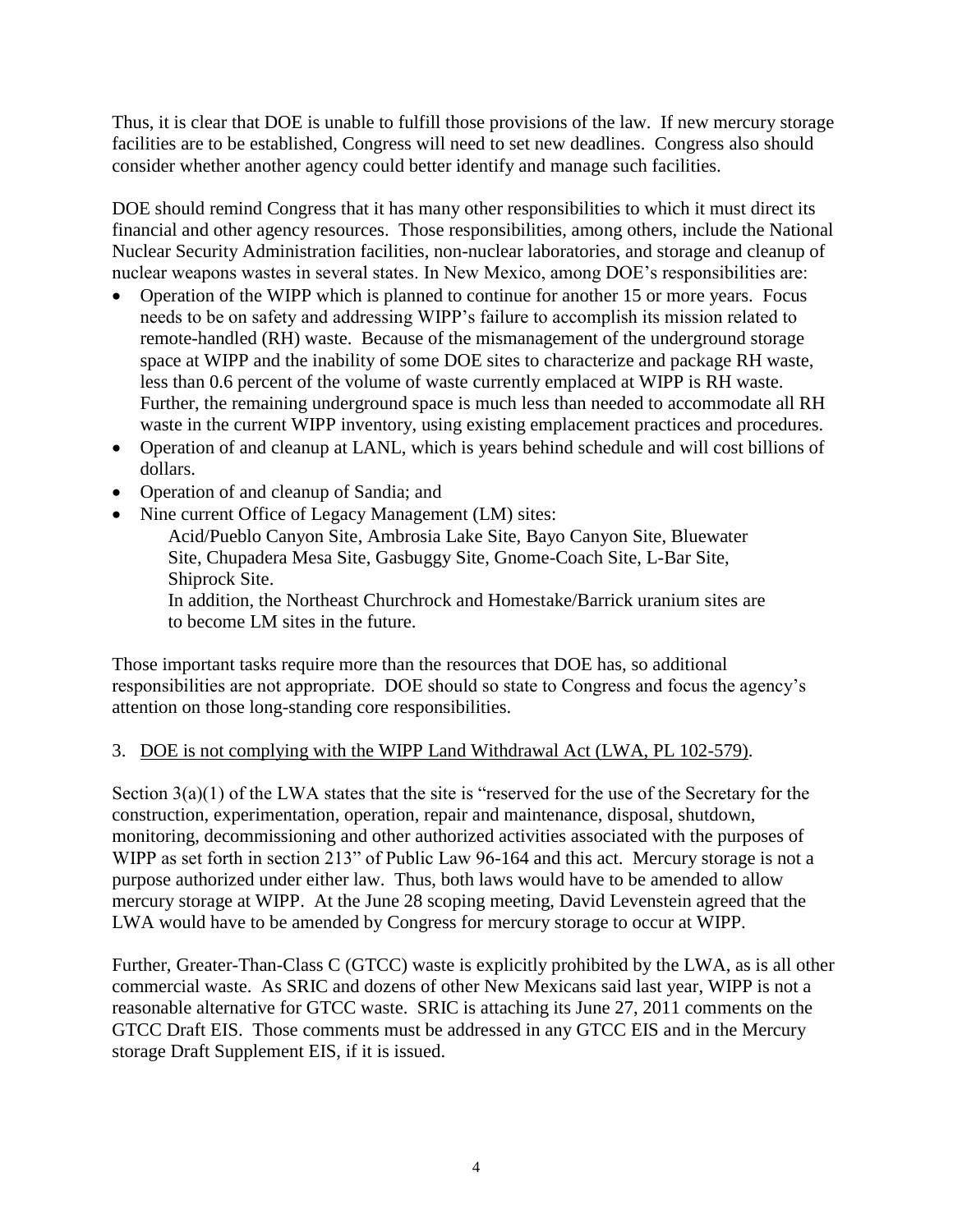Several other provisions of the WIPP LWA are not compatible with mercury management and storage. For example, Section 9(c) of the LWA requires the Environmental Protection Agency (EPA) Administrator to require a remedial plan to address non-compliance with *any* law, regulation or permit requirement. Since if DOE continues with considering WIPP for mercury storage, it would not comply with several laws, the remedial plan could be required at any time. Section 16 of the LWA includes various transportation safety measures, including training, equipment, and emergency preparedness requirements that would have to be revised to address mercury transportation. Thus, in addition to amending the LWA to allow mercury storage, many other provisions, policies, and practices would have to be changed, which would take years and be financially costly. Rather than adequately analyzing such impacts in a Draft Supplemental EIS, the WIPP site should not be considered a reasonable alternative for mercury storage.

## 4. DOE is not complying with the Federal Land Policy and Management Act (FLPMA).

The WIPP LWA Section 4(a) requires the DOE Secretary to comply with FLPMA as to the WIPP site. Mercury storage at WIPP also would violate FLPMA, including as to grazing, hunting and trapping activities.

As noted in #1 above, Section 10, Township 22 South, Range 31 East is federal land managed by the BLM. Thus, BLM also must comply with FLPMA, 43 U.S.C. §§ 1701-1785, regarding that site. Among many other things, that land shall be managed under principles of multiple use and sustained yield. 42 U.S.C. § 1732(a). Long-term mercury management and storage is incompatible with other uses, including grazing, hunting and trapping, hiking, and mineral extraction. That site would have to be withdrawn, pursuant to FLPMA, which has not occurred and for which the various requirements have not discussed, let alone been completed.

The Mercury FEIS does not even include FLPMA in Table 5-1 of relevant environmental laws. FEIS at 5-2 to 5-4. Thus, that statute has not been considered for any of the other sites, while it has direct applicability to both New Mexico sites. Rather than adequately analyzing the environmental impacts in a Draft Supplemental EIS, the two New Mexico sites should not be considered as reasonable alternatives for mercury storage. If those sites are to be considered, BLM must be a cooperating agency and the requirements of FLPMA must be discussed and analyzed in detail in the Draft Supplemental EIS.

# 5. DOE is not complying with the National Environmental Policy Act (NEPA).

Only Congress could change laws to allow WIPP or the nearby site to be used for mercury management and storage. NEPA allows consideration of alternatives not covered by existing law because an "EIS may serve as the basis for modifying the Congressional approval or funding in light of NEPA's goals and policies." 46 *Federal Register* 18027 (March 23, 1981). However, DOE has provided no basis for considering the two New Mexico sites that are not allowed by existing laws but not considering another alternative site – the DOE's Oak Ridge Reservation – precluded by another law. The FEIS states that Oak Ridge is not considered because the Mercury Export Ban Act excludes that site in the Section 5(a)(1). FEIS at 2-32.

In fact, the Y-12 Facility at Oak Ridge has stored large amounts of elemental mercury and will continue to do so after January 1, 2013, since there will not be an alternative elemental mercury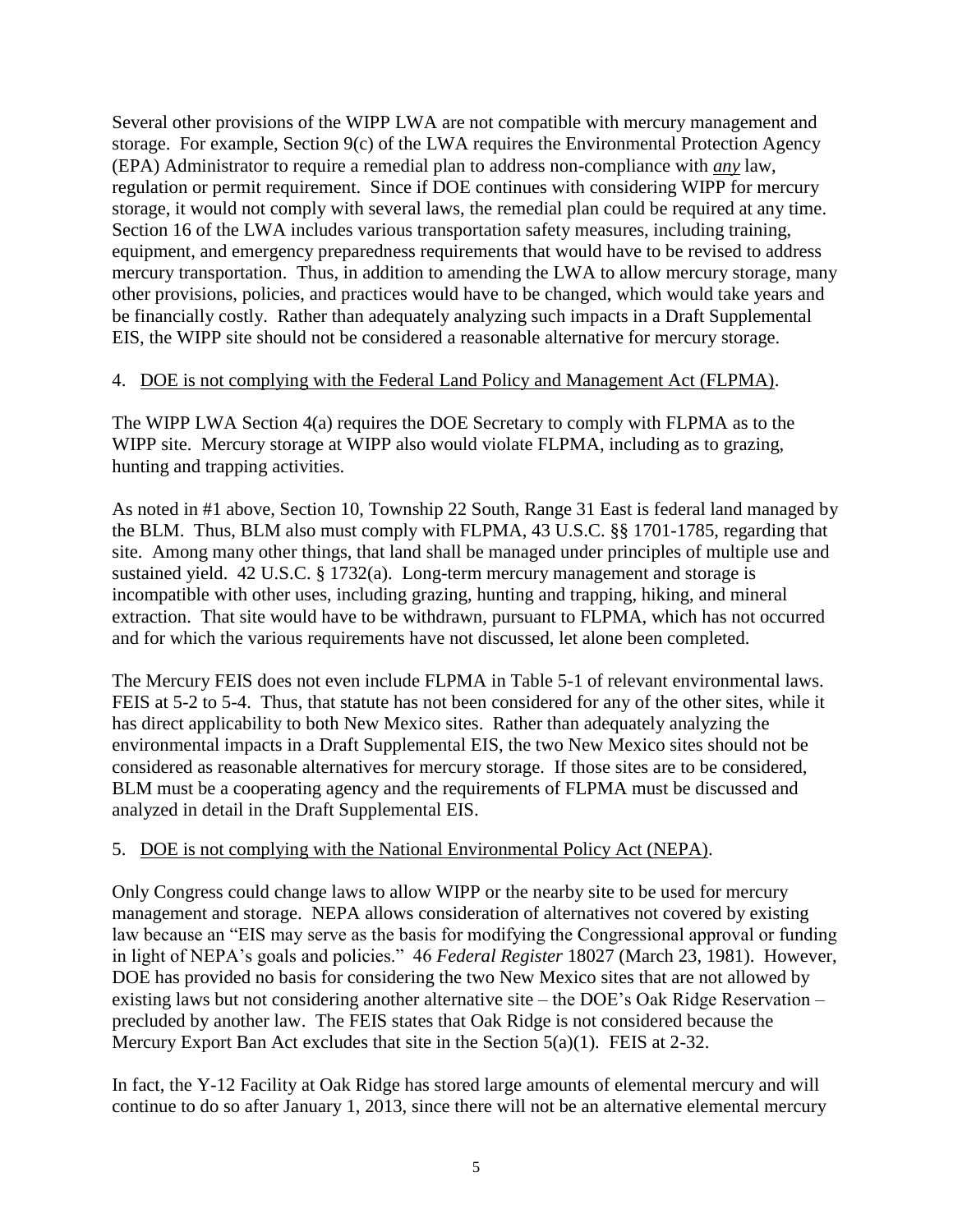DOE storage site operating on that date. Oak Ridge Reservation is clearly a reasonable site(s), not only for the no action alternative, but for storage of other mercury, in addition to the seven other sites included in the Mercury FEIS.

NEPA requires DOE to consider "all reasonable alternatives." The discussion of alternatives is the legally required heart of any EIS. 40 CFR § 1502.14. The legally adequate EIS must "[r]igorously explore and objectively evaluate all reasonable alternatives, and for alternatives which were eliminated from detailed study, briefly discuss the reasons for their having been eliminated." 40 CFR § 1502.14(a). SRIC does not believe that the New Mexico sites are reasonable alternatives. But if DOE does consider New Mexico sites as reasonable alternatives, it must also consider one or more sites at the Oak Ridge Reservation as reasonable alternatives in any legally adequate supplemental FEIS.

Because use of part or all of Section 10, Township 22 South, Range 31 East for long-term mercury management and storage would be a major federal action, BLM also would have to comply with NEPA. BLM is not a cooperating agency in the Mercury EIS, nor has it provided any environmental analysis of the subject site or surrounding BLM lands or whether other BLM lands are appropriate for long-term mercury management and storage. Thus, going forward with that BLM site would be a further violation of NEPA.

In none of the three EIS's done for WIPP (DOE/EIS-0026, DOE/EIS-0026-FS, DOE/EIS-0026- S-2) was the possibility of long-term mercury management and storage discussed or analyzed. SRIC believes that another supplemental WIPP EIS also is required if WIPP is to be considered for mercury storage. The Mercury EIS would not be a proper supplement to the WIPP EIS, and would be another violation of NEPA.

Thus, DOE is not complying with multiple aspects of NEPA if it proceeds with considering the two New Mexico sites as reasonable alternatives for mercury storage. Those two sites should be excluded from any Supplemental EIS. If DOE intends to proceed with a Supplemental EIS that includes those two sites, it must substantially revise its scoping, including issuing a new NOI, providing more information about sites to be considered, and provide for additional public comment and scoping meetings.

6. If DOE goes forward with a Supplemental EIS including the New Mexico site(s) as reasonable alternatives, it must consider that mercury storage could result in terminating WIPP's operations before it completes its planned disposal operations.

In addition to being incompatible with WIPP's mission, mercury storage could result in the early closing of WIPP's disposal operations. Any transportation accident, accident at the mercury facility, or leak at the mercury facility could result in interruption of WIPP's operations. Mercury is highly toxic and shipments of mercury on the same highways bringing radioactive waste to WIPP will increase the risks of radioactive and hazardous waste contamination from transportation accidents. Such risks are increased by the proximity of the proposed mercury storage sites to the WIPP site and to WIPP transportation routes as compared with the other seven alternative sites. The FEIS did not consider the risks of accidents or leaks in proximity to WIPP or the impacts of a mercury storage facility on WIPP's operations.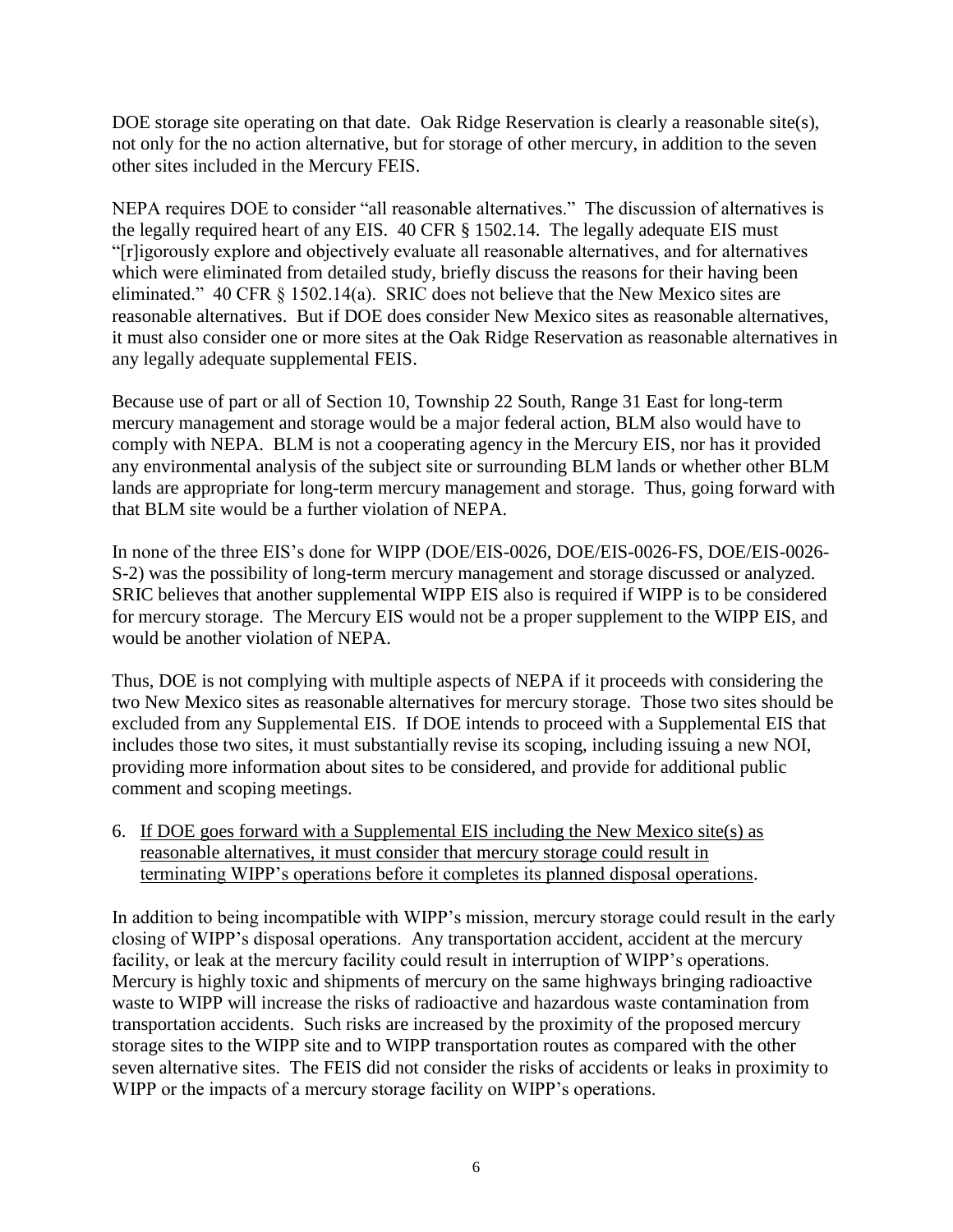The WIPP LWA Section 9 also provides the DOE must comply with the State of New Mexico's Hazardous Waste Act (HWA) permit for WIPP. That renewed permit was issued by the New Mexico Environment Department on November 30, 2010. That permit covers the entire WIPP land withdrawal area, including Section 20 that is proposed for mercury storage. Permit Section 1.5.3. Thus, to permit mercury storage would require (among many other things) a class 3 modification to the WIPP permit. Such a modification could take years to be approved, might not be issued, or the permit for mercury storage could require compliance with the closure provisions of the permit as to WIPP's operations, among other possible outcomes.

If there is a Supplemental EIS, it must consider, for the above reasons and others, that WIPP's operations could be terminated before completion of the planned disposal phase. Such an analysis must consider the effects of WIPP's operations ceasing prematurely on other DOE sites that store and generate transuranic (TRU) waste and DOE's overall cleanup plans for TRU waste.

7. If DOE goes forward with a Supplemental EIS, it must consider that mercury storage could be limited to the disposal phase operations at WIPP and could be for less than 20 years.

The WIPP HWA permit requires that when disposal operations cease, closure operations must commence. Final closure required by the permit includes decontamination and removal of all surface facilities and equipment. Such closure operations could affect the mercury storage operations, including because much heavy equipment and traffic would be at the WIPP site. Closure also could require removal of all mercury storage facilities, along with WIPP facilities and equipment. Since the end of disposal phase operations could be in as few as 12 years and is currently planned in less than 20 years, the mercury storage could be limited to that time period, which is much less than the 40 years of operations used in the FEIS.

The EPA certification of WIPP, required by the LWA and EPA regulations, which does not include mercury storage, also requires that when disposal operations end that decommissioning will occur. Mercury storage would be contrary to the certification and, at a minimum, would require a public process to revise the certification and would take time and additional resources that would not apply to the seven alternative sites.

If there is a Draft Supplemental EIS including WIPP, it must discuss and fully analyze the impacts on mercury storage if there is a more limited timeframe for the operation of that facility.

## 8. If DOE goes forward with a Supplemental EIS, it must analyze the other alternatives sites regarding their financial costs and re-analyze the alternative sites for new information.

If there is a Draft Supplemental EIS that includes the New Mexico site(s), it must analyze those sites for all of the environmental impacts discussed in the Mercury FEIS. But the Supplemental EIS also must contain additional analyses.

During the original Mercury EIS scoping process, commentors stated that the costs of the facilities should be considered. However, costs were not included in the Draft EIS. Draft EIS at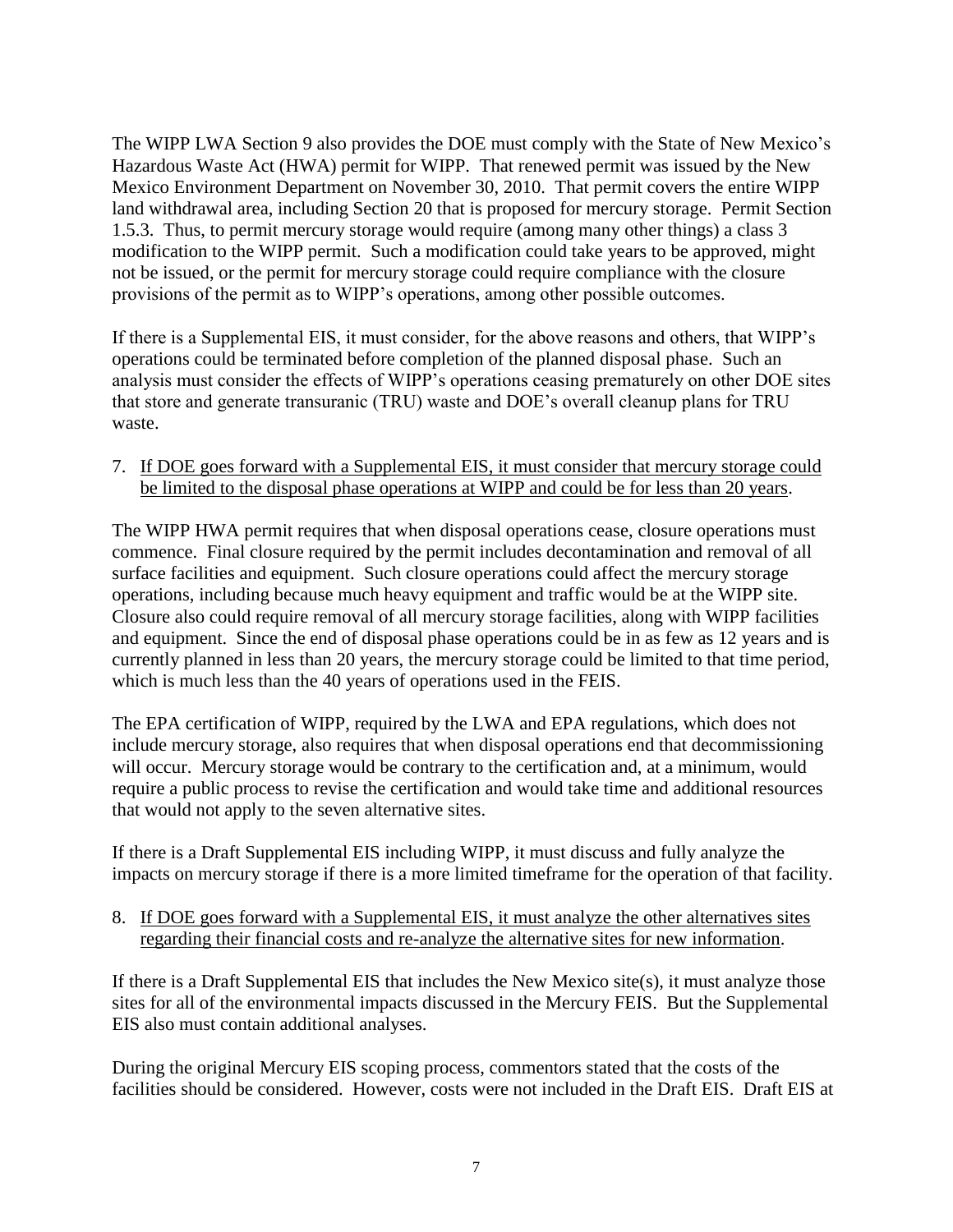1-16. Commentors on the Draft EIS also identified the lack of cost analysis as a deficiency, but costs were not included in the FEIS. FEIS, Vol. 2 at 2-16.

Costs and fees are included in PL 110-414, and they are a major impact that should be considered in any adequate NEPA analysis. Thus, it is a serious inadequacy in the Mercury FEIS that costs are not included.

The basic rationale for not including costs was that "Section 5 of the Mercury Export Ban Act of 2008 authorizes DOE to assess and collect a fee at the time of delivery of mercury to the DOE storage facility(ies) to cover certain costs of long-term management and storage." FEIS, Vol. 2 at 2-16. That rationale is deficient. First, the generators of mercury and the public should know the range of costs that DOE intends to assess. Such information could help policymakers and the public determine whether long-term mercury management and storage is cost-effective. That information might also lead to generators, the public, and Congress determining that DOE should not be in charge of long-term mercury management and storage. Second under that law, not all costs can be assessed on generators of mercury. Those additional costs should be quantified for each site, as they certainly are a relevant comparison of impacts among the alternatives, and they could be a determining factor in whether any site(s) are selected for mercury storage. Given the well-established constraints on the federal budget, such costs also are relevant to consideration of the budget impacts of long-term mercury management and storage. Third, commercial generators of mercury would not be assessed costs for the DOE mercury at the Oak Ridge Reservation. The public and policymakers should know what the costs are of ongoing management and storage at Y-12 and what the costs would be of transporting, managing, and storing that mercury at each of the alternative sites. Those costs are relevant to the overall federal budget impacts of mercury storage. The costs could also contribute to a decision as to whether to proceed with the "no action" alternative for the mercury already under DOE authority or whether that mercury should go to an alternative site(s).

It is 18 months since the release of the Mercury FEIS and much of the data used in the FEIS is much older. At a minimum, any Supplemental EIS must examine changed conditions or new circumstances or information about each of the sites. A Draft Supplement that does not include such an analysis would be grossly inadequate.

### 9. Using the New Mexico sites would take more time and be more financially costly than alternative sites.

As noted in #1 above, DOE has provided no documented basis for its reconsideration of alternatives to include the two New Mexico sites. However, David Huizenga, the top official of DOE Environmental Management, stated at the Forrestal Building on March 20, 2012 to representatives of SRIC and other organizations that the "lower cost" of WIPP compared with the other sites was a primary consideration.

As noted in #8 above, DOE has provided no cost analysis for any site, so it has no basis for saying that the costs of using either New Mexico site is less than the alternatives. Certainly, either of the New Mexico sites have costs that would likely not occur at other sites. For example, because of the substantial opposition by SRIC and New Mexicans, there would be costs